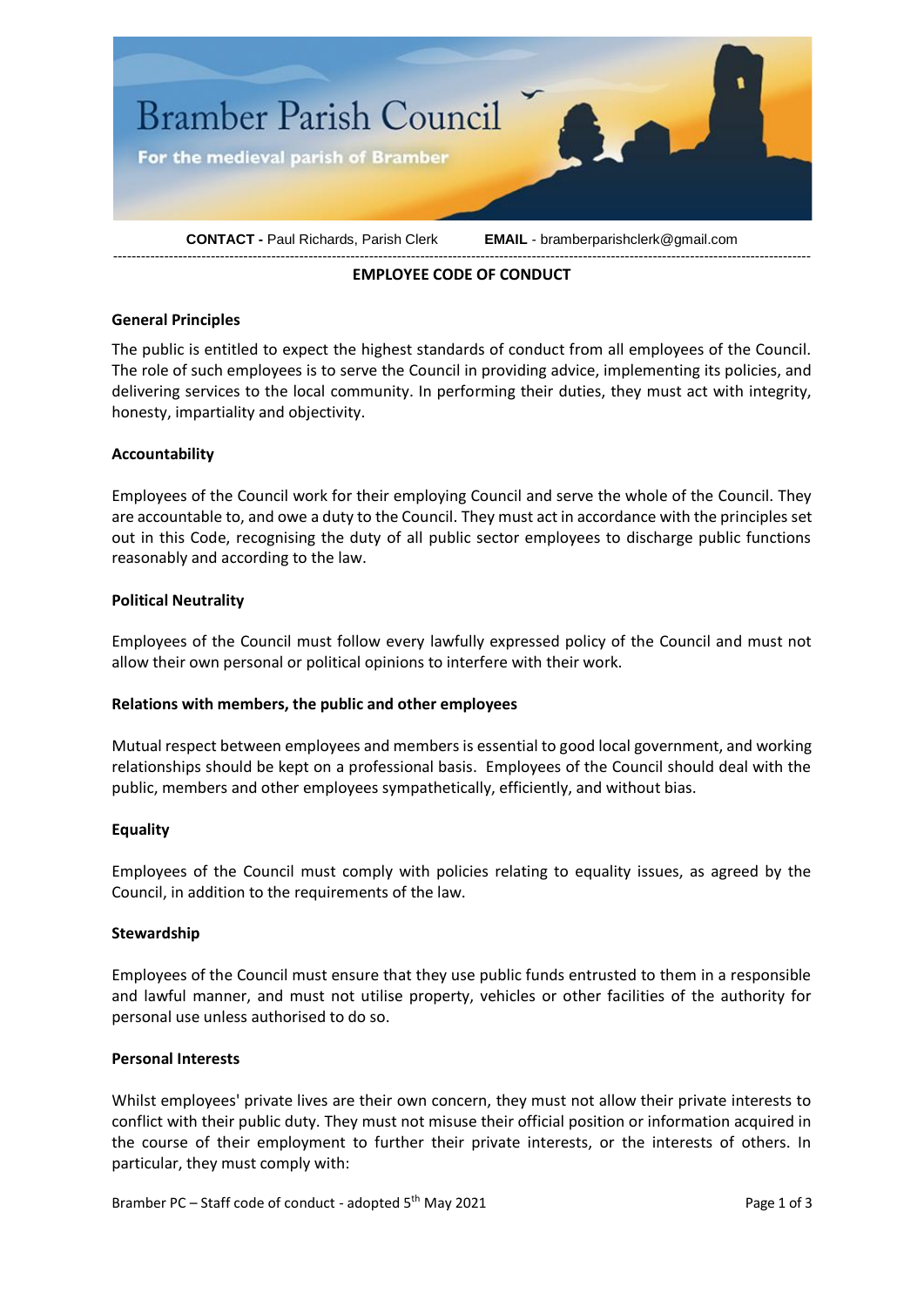- (1) any rules of the Council on the registration and declaration by employees of financial and non financial interests,
- (2) any rules of the Council on the declaration by employees of hospitality or gifts offered to or received by them, from any person or organisation doing or seeking to do business, or otherwise benefiting or seeking to benefit from a relationship with the Council. Employees must not accept benefits from a third party unless authorised to do so by the Council.

## **Treatment of Information**

Openness in the dissemination of information and decision making should be the norm in the Council. However, certain information may be confidential or sensitive and therefore not appropriate for a wide audience. Where confidentiality is necessary to protect the privacy or other rights of individuals or bodies, information should not be released to anyone other than a member, or other person who is entitled to receive it, or needs to have access to it for the proper discharge of their functions. Nothing in this Code can be taken as overriding existing statutory or common law obligations to keep certain information confidential, or to divulge certain information.

### **Appointment of Staff**

Employees of the Council involved in the recruitment and appointment of staff must ensure that appointments are made on the basis of merit. In order to avoid any possible accusation of bias, such employees must not be involved in any appointment, or any other decisions relating to discipline, promotion or pay and conditions for any other employee, or prospective employee, to whom they are related, or with whom they have a close personal relationship outside work.

#### **Contractors**

All relationships of a business or private nature with external contractors, or potential contractors, should be made known to the Chairman. Orders and contracts must be awarded on merit, by fair competition against other tenders, and no special favour should be shown to businesses run by, for example, friends, partners or relatives in the tendering process. No part of the local community should be discriminated against. Employees who engage or supervise contractors or have any other official relationship with contractors and have previously had or currently have a relationship in a private or domestic capacity with contractors, should declare that relationship to the Chairman.

#### **Alcohol and Drugs**

Any employee attending work whilst under the influence of alcohol will be liable for disciplinary action. The Council views any consumption/possession/dealing/handling of illegal substances as a very serious matter and will take disciplinary action in appropriate cases. Any of the above will normally result in summary dismissal.

#### **Whistleblowing**

Employees who have concerns about wrongdoing at work should contact the Clerk or Chairman.

The Public Interest Disclosure Act 1998 protects workers who 'blow the whistle' about wrongdoing. Certain kinds of disclosures qualify for protection ("qualifying disclosures"). Qualifying disclosures are disclosures of information which the worker reasonably believes tend to show one or more of the following matters is either happening now, took place in the past, or is likely to happen in the future: